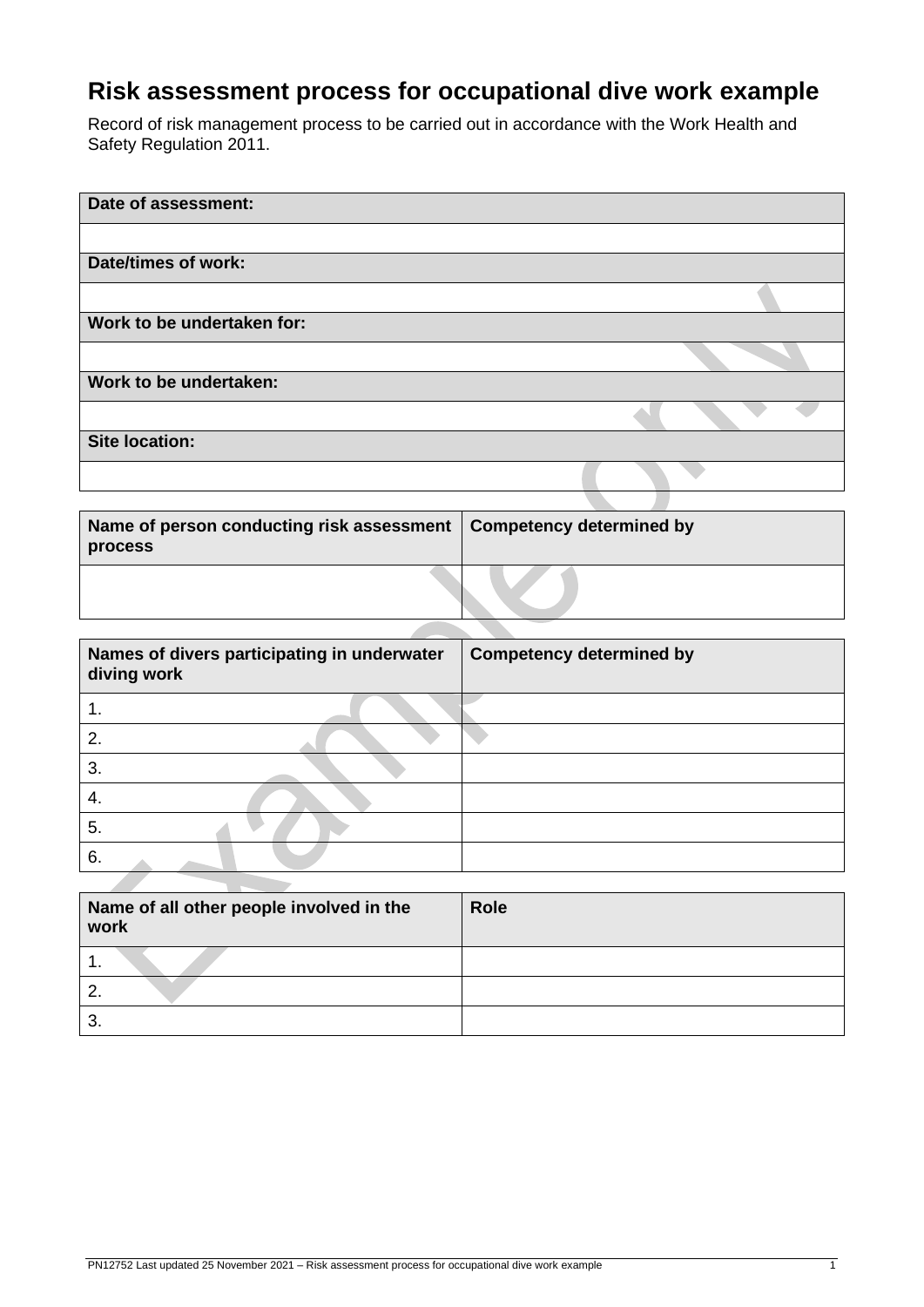## **Probability scale**

| Level          | <b>Description</b> | <b>Example</b>                                    |
|----------------|--------------------|---------------------------------------------------|
| 6              | Almost certain     | Almost always occurs                              |
| 5              | Likely             | Expected, occurs repeatedly                       |
| 4              | Probable           | Not a surprise, will occur several times          |
| 3              | Possible           | Could occur sometimes                             |
| $\overline{2}$ | Remote             | Unlikely, though conceivable                      |
| 1              | Improbable         | So unlikely that the probability is close to zero |

## **Severity scale**

| Level          | <b>Description</b> | <b>Example</b>                                            |
|----------------|--------------------|-----------------------------------------------------------|
| 6              | Extreme            | Multiple deaths                                           |
| 5              | High               | Death                                                     |
| 4              | Moderate           | Major injury                                              |
| 3              | Low                | Injury causing a person to lose over three days work      |
| $\mathfrak{p}$ | Very low           | Injury causing a person to lose less than three days work |
|                | Not significant    | No significant injury                                     |

## **Risk rating table**

|                          |                         | Hazard - severity |    |    |                 |                |                |
|--------------------------|-------------------------|-------------------|----|----|-----------------|----------------|----------------|
|                          |                         | $6\phantom{1}$    | 5  | 4  | $\mathbf{3}$    | $\mathbf{2}$   |                |
| Risk -<br>probability of | $6\phantom{1}$          | 36                | 30 | 24 | 18              | 12             | 6              |
|                          | 5                       | 30                | 25 | 20 | 15              | 10             | 5              |
|                          | $\overline{\mathbf{4}}$ | 24                | 20 | 16 | 12 <sup>°</sup> | 8              | 4              |
| occurrence               | $\mathbf{3}$            | 18                | 15 | 12 | $9\,$           | 6              | 3              |
|                          | 2                       | 12                | 10 | 8  | 6               | 4              | $\overline{2}$ |
|                          |                         | $\,6$             | 5  | 4  | 3               | $\overline{2}$ |                |

*\*Reproduced with the permission of the Australian Diver Accreditation Scheme (ADAS)*

Assess the probability of each hazard occurring and the severity of the consequences if that hazard occurs, based on the assessment tables above.

If the risk assessment produces a 'risk rating' above nine (area in light blue) no diving should take place, until additional control measures are implemented to reduce the risk.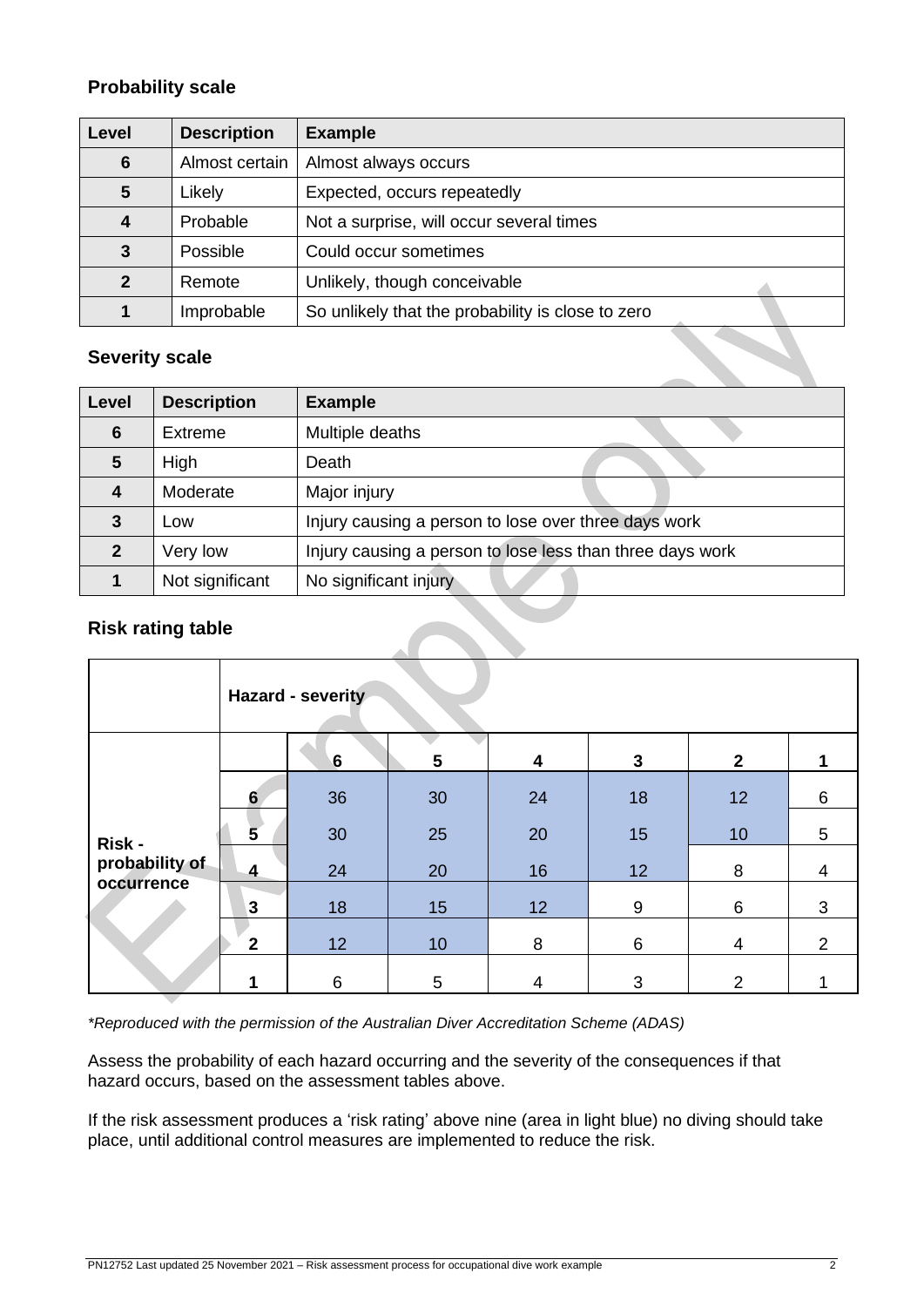When preparing the risk assessment refer to the following checklist of occupational diving related issues, mechanisms of injury and physical factors which can lead to harm.

The list is not intended to be exhaustive, nor will every item relate to every workplace. You should conduct risk assessments for work tasks and manage the risks you find.

#### **Risk assessment and control measures**

| Level of diver competence                        |                             |                         |                  |                                                                                                                                                        |                                    |                                       |                                          |
|--------------------------------------------------|-----------------------------|-------------------------|------------------|--------------------------------------------------------------------------------------------------------------------------------------------------------|------------------------------------|---------------------------------------|------------------------------------------|
| <b>Identified hazard</b>                         | <b>Assessed</b><br>severity | Assessed<br>probability | Assessed<br>risk | <b>Risk control</b>                                                                                                                                    | <b>Post</b><br>control<br>severity | <b>Post</b><br>control<br>probability | <b>Assessed</b><br>risk after<br>control |
| No proof of competence                           | 5                           | 5                       | 25               | Qualifications register maintained.<br>Copies of each divers' appropriate proof<br>of competency held.                                                 | 4                                  |                                       |                                          |
| Inexperience with the specific<br>system of work |                             | 5                       | 25               | Induction procedures to ensure familiarity<br>with the systems of work, including in<br>water familiarisation.<br>Ongoing review, training and drills. |                                    | 2                                     |                                          |
|                                                  |                             |                         |                  |                                                                                                                                                        |                                    |                                       |                                          |

| <b>Environmental conditions</b>                                 |                      |                         |                         |                                                                                                                                                                                                                                                                                                                            |                                    |                                       |                                          |
|-----------------------------------------------------------------|----------------------|-------------------------|-------------------------|----------------------------------------------------------------------------------------------------------------------------------------------------------------------------------------------------------------------------------------------------------------------------------------------------------------------------|------------------------------------|---------------------------------------|------------------------------------------|
| <b>Identified hazard</b>                                        | Assessed<br>severity | Assessed<br>probability | <b>Assessed</b><br>risk | <b>Risk control</b>                                                                                                                                                                                                                                                                                                        | <b>Post</b><br>control<br>severity | <b>Post</b><br>control<br>probability | <b>Assessed</b><br>risk after<br>control |
| Strength and direction of wind<br>(consider emergency response) | 4                    |                         | 16                      | Surface support to monitor conditions<br>$\bullet$<br>and recall divers if adverse conditions<br>occur.<br>Assessed daily with the dive plan.<br>$\bullet$<br>Sites chosen to reduce the impact from<br>$\bullet$<br>wind.<br>Diving aborted in dangerous conditions.<br>Abort diving when forecasted wind is<br>>33knots. | 3                                  | 3                                     | 9                                        |
| Surface conditions                                              |                      | 4                       | 16                      | Surface support to monitor conditions<br>$\bullet$<br>and recall divers if adverse conditions<br>occur.<br>Assessed daily with the dive plan.<br>$\bullet$<br>Sites chosen to reduce the impact from<br>wave action.                                                                                                       | 3                                  | 3                                     | 9                                        |

PN12752 Last updated 25 November 2021 – Risk assessment process for occupational dive work example 3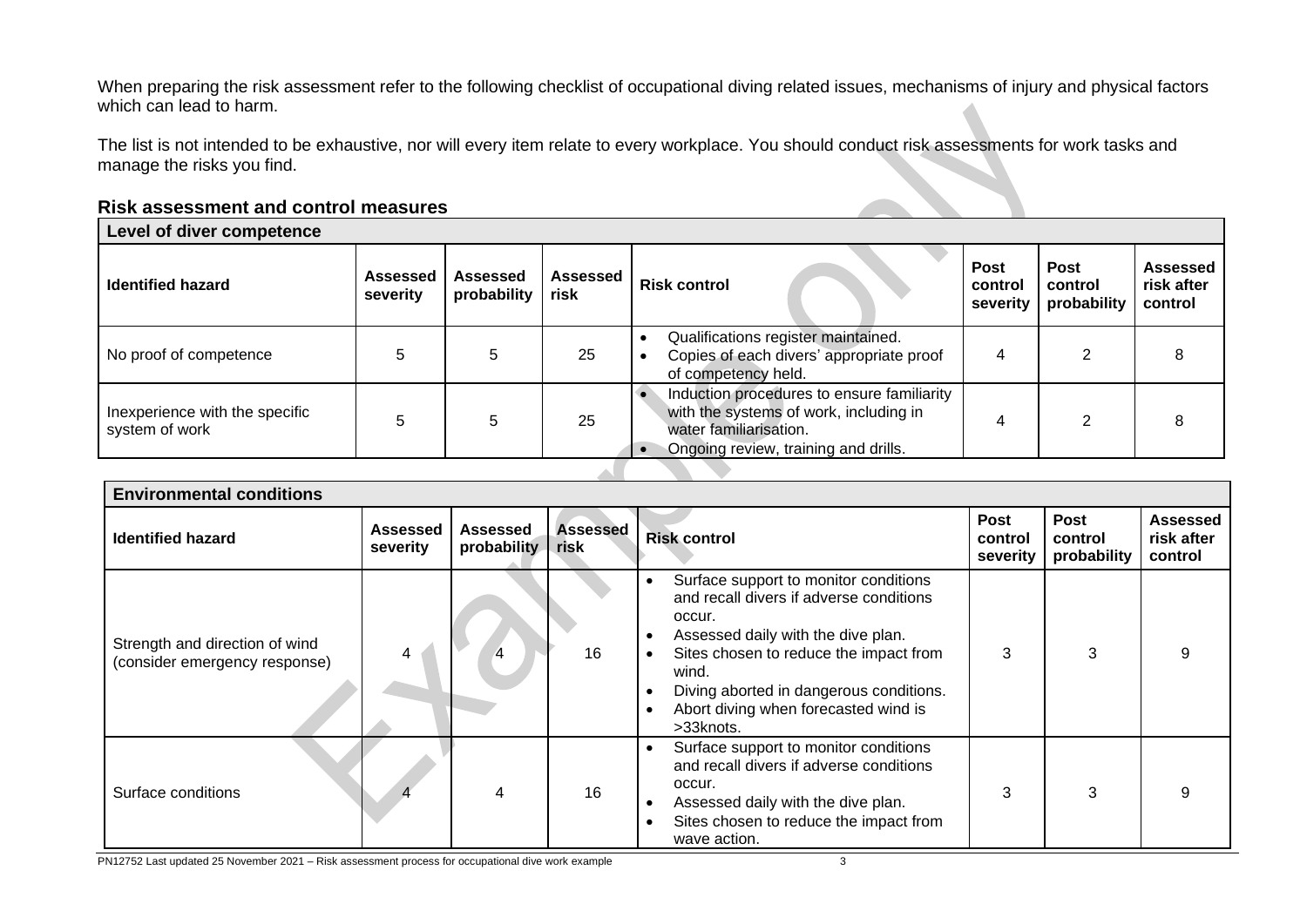|                                         |                |                |                   | Abort diving where the wave height is ><br>$\bullet$<br>2m.                                                                                                                                                          |                |                |   |
|-----------------------------------------|----------------|----------------|-------------------|----------------------------------------------------------------------------------------------------------------------------------------------------------------------------------------------------------------------|----------------|----------------|---|
| Current and tide                        | 4              | 3              | 12                | Assessed daily with the dive plan.<br>$\bullet$<br>Consider adjusting the dive schedule to<br>allow for diving at slack tide.<br>Abort diving when currents are >2knots.                                             | 3              | $\overline{2}$ | 6 |
| Underwater visibility                   | 3              | 3              | 9                 | Assessed daily with the dive plan.<br>$\bullet$<br>Buddy separation distances reduced.<br>$\bullet$<br>Divers conducting tethered (SSBA).<br>$\bullet$<br>diving.                                                    | 3 <sup>1</sup> | $\overline{2}$ | 6 |
| <b>Entrapment hazard</b>                | 5              | 3              | 15                | Divers carry a knife to free themselves<br>from entanglements.<br>Divers avoid entrapment situations.<br>$\bullet$                                                                                                   | 3              | $\overline{2}$ | 6 |
| Depth of worksite                       | 4              | 3              | 12                | Divers not to exceed maximum planned<br>$\bullet$<br>depths.<br>Times reduced when operating at deeper<br>sites.                                                                                                     | $\overline{4}$ | $\overline{2}$ | 8 |
| Water temperature                       | 4              | 2              | 8                 | $\bullet$<br>Divers wear suitable exposure protection<br>for the conditions.                                                                                                                                         | $\overline{2}$ | $\overline{2}$ | 4 |
| Time of day                             | 3              | 4              | $12 \overline{ }$ | All diving to be completed prior to 5pm.<br>$\bullet$<br>Night diving only permitted with approval<br>$\bullet$<br>from the operations manager.                                                                      | 3              | $\overline{2}$ | 6 |
| Underwater terrain                      | 3              | 3              | 9                 | Monitor depths.<br>$\bullet$<br>Consider the effects on dive profiles from<br>$\bullet$<br>moving over ridges and coral bommies.                                                                                     | 3              | $\overline{2}$ | 6 |
| Atmospheric temperature and<br>humidity | 3              | 4<             | 12                | ٠.<br>Provide shaded areas or PPE.<br>Hydration policy.<br>$\bullet$                                                                                                                                                 | $\overline{2}$ | 3              | 6 |
| Contaminants                            | 4              | 3 <sup>2</sup> | 12                | Consider additional PPE) if contaminants<br>$\bullet$<br>are present.                                                                                                                                                | 3              | 3              | 9 |
| Isolation of dive site                  | 5 <sub>2</sub> |                | 15                | Daily radio checks.<br>$\bullet$<br>Communications systems functioning<br>properly.<br>Test emergency plans to ensure they are<br>$\bullet$<br>effective.<br>Check First aid, oxygen and defibrillator.<br>$\bullet$ | 3              | 3              | 9 |
|                                         |                |                |                   |                                                                                                                                                                                                                      |                |                |   |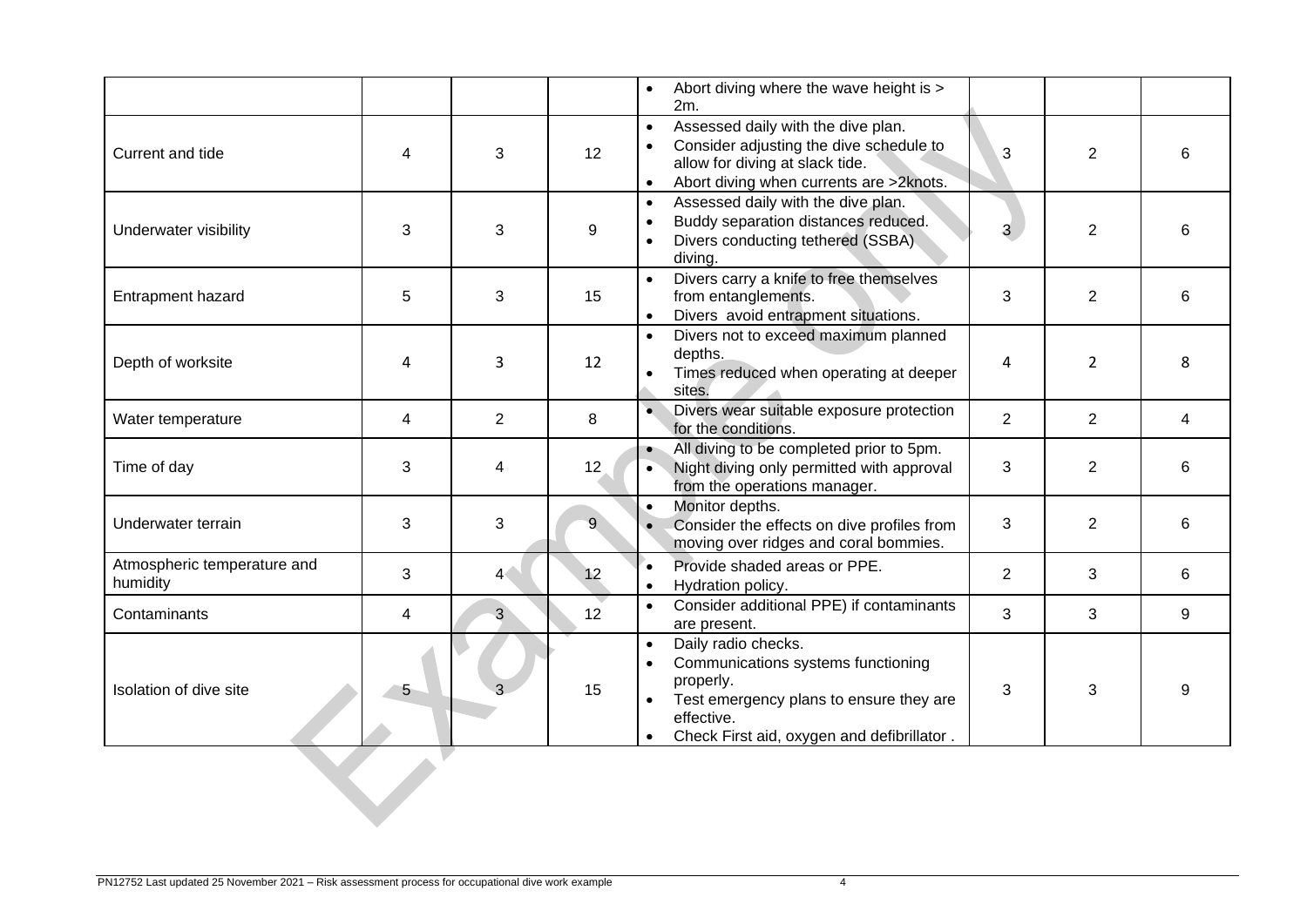| <b>Task related conditions</b>                                                                                                                                                                         |                      |                                |                         |                                                                                                                                                                                                                                                                                                                                                                                                                                                                                                                                                                                              |                                    |                                |                                          |
|--------------------------------------------------------------------------------------------------------------------------------------------------------------------------------------------------------|----------------------|--------------------------------|-------------------------|----------------------------------------------------------------------------------------------------------------------------------------------------------------------------------------------------------------------------------------------------------------------------------------------------------------------------------------------------------------------------------------------------------------------------------------------------------------------------------------------------------------------------------------------------------------------------------------------|------------------------------------|--------------------------------|------------------------------------------|
| <b>Identified hazard</b>                                                                                                                                                                               | Assessed<br>severity | <b>Assessed</b><br>probability | <b>Assessed</b><br>risk | <b>Risk control</b>                                                                                                                                                                                                                                                                                                                                                                                                                                                                                                                                                                          | <b>Post</b><br>control<br>severity | Post<br>control<br>probability | <b>Assessed</b><br>risk after<br>control |
| No system to monitor and maintain<br>diving plant (e.g. air supply,<br>secondary air supply, emergency<br>air supply, personal protective<br>equipment, air hose and<br>attachments and weight system) | 5                    | 4                              | 20                      | Dive equipment serviced as per<br>manufacturers recommendations.<br>Divers to carry a redundant air source.<br>$\bullet$<br>Hydrostatically test all cylinders every 12<br>$\bullet$<br>months.<br>Divers have a quick release weight<br>system.<br>Pre-dive equipment checks conducted.<br>All diving equipment to be in working<br>order.<br>Check compressor daily and service<br>annually with oil and filters changed as<br>required.<br>Check air hoses daily for damage prior to<br>use and service annually.<br>Divers carry a Surface Marker Buoy and<br>audible signalling device. | 4                                  | $\overline{2}$                 |                                          |
| No safe system of work to assess<br>diving personnel (e.g. number of<br>divers, fitness, competence, roles,<br>responsibilities, and duties)                                                           | 4                    |                                |                         | Surface support in place at all times and<br>solely engaged as the lookout.<br>All divers confirm that they are fit to dive<br>daily.<br>Induction procedures to ensure divers<br>have the requisite fitness and have been<br>shown how to complete the work.<br>Qualifications register maintained.                                                                                                                                                                                                                                                                                         | 4                                  | $\overline{2}$                 |                                          |
| No safe systems of work (e.g.<br>decompression management<br>systems, dive planning,<br>communications, logging of dives,<br>equipment inspection and<br>maintenance and record keeping)               |                      |                                | 16                      | No decompression diving conducted<br>unless prior approval from the operations<br>manager is granted.<br>All dives conducted using approved dive<br>computers.<br>A dive plan is completed for each day's<br>$\bullet$<br>diving.<br>Dive supervisor conducts a safety<br>$\bullet$<br>briefing prior to the commencement of<br>diving operations.<br>All dives recorded on the dive log and                                                                                                                                                                                                 | 3                                  | $\overline{2}$                 |                                          |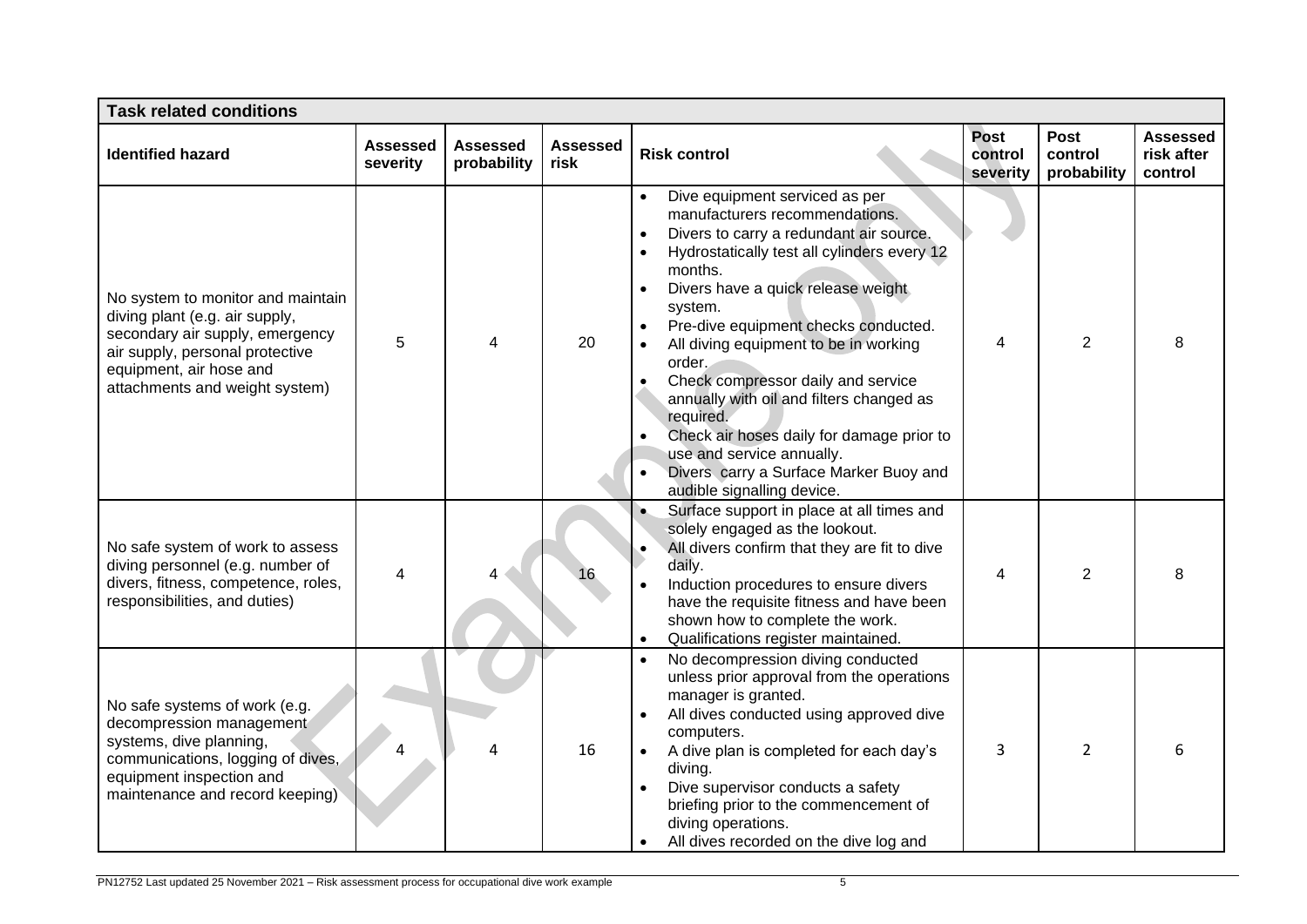|  | checked by the dive supervisor.<br>Each diver keeps a personal log of dives.<br>Crew qualifications, dive medical and<br>equipment register maintained. |  |  |
|--|---------------------------------------------------------------------------------------------------------------------------------------------------------|--|--|
|--|---------------------------------------------------------------------------------------------------------------------------------------------------------|--|--|

| Hyberbaric/physiological hazards                                     |                             |                                |                         |                                                                                                                                                                                                                                                      |                                    |                                |                                          |  |  |
|----------------------------------------------------------------------|-----------------------------|--------------------------------|-------------------------|------------------------------------------------------------------------------------------------------------------------------------------------------------------------------------------------------------------------------------------------------|------------------------------------|--------------------------------|------------------------------------------|--|--|
| <b>Identified hazard</b>                                             | <b>Assessed</b><br>severity | <b>Assessed</b><br>probability | <b>Assessed</b><br>risk | <b>Risk control</b>                                                                                                                                                                                                                                  | <b>Post</b><br>control<br>severity | Post<br>control<br>probability | <b>Assessed</b><br>risk after<br>control |  |  |
| Frequency of diving, including<br>repeat diving and multi day diving |                             | 3                              | 12                      | Ensure a decompression management<br>system is adhered to.<br>Divers to drive dory one day in five to<br>allow for a dry rest period.<br>Maximum five dives a day or 250 mins<br>per diver.<br>Minimum 40 minutes surface interval<br>between dives. | 4                                  | $\overline{2}$                 |                                          |  |  |
| Depth of dive                                                        |                             | 3                              | 12                      | Maximum depth of 30m unless pre-<br>approved by the operations manager.<br>Dive computers downloaded and profiles<br>checked for all dives deeper than 20m.                                                                                          | 4                                  | 2                              |                                          |  |  |
| Duration of dive                                                     | 4                           | 3                              | 12                      | Maximum dive time of 70 minutes unless<br>$\bullet$<br>pre-approved by the operations manager.                                                                                                                                                       | $\overline{\mathbf{4}}$            | $\overline{2}$                 | 8                                        |  |  |
| Breathing gas                                                        | 6                           |                                | 18                      | Air tests conducted every three months<br>on all compressors<br>Air intake pipes situated away from<br>engine emissions.<br>If using mixed gases, ensure people hold<br>$\bullet$<br>the qualifications for using and blending<br>that gas.          | 4                                  | 2                              |                                          |  |  |
| Exertion required to reach dive site                                 | 3                           | 3                              | 9                       | Consider use of tenders, float lines and<br>$\bullet$<br>rest stations where exertion is required to<br>reach the dive site.                                                                                                                         | $\overline{2}$                     | 2                              |                                          |  |  |
| Exertion required to conduct task                                    | 3                           | 3                              | 9                       | Increase the safety factor (reduce depths<br>and times) when exertion is required to<br>perform a task.<br>Set dive computers to a more<br>conservative algorithm using in built                                                                     | $\overline{2}$                     | $\overline{2}$                 |                                          |  |  |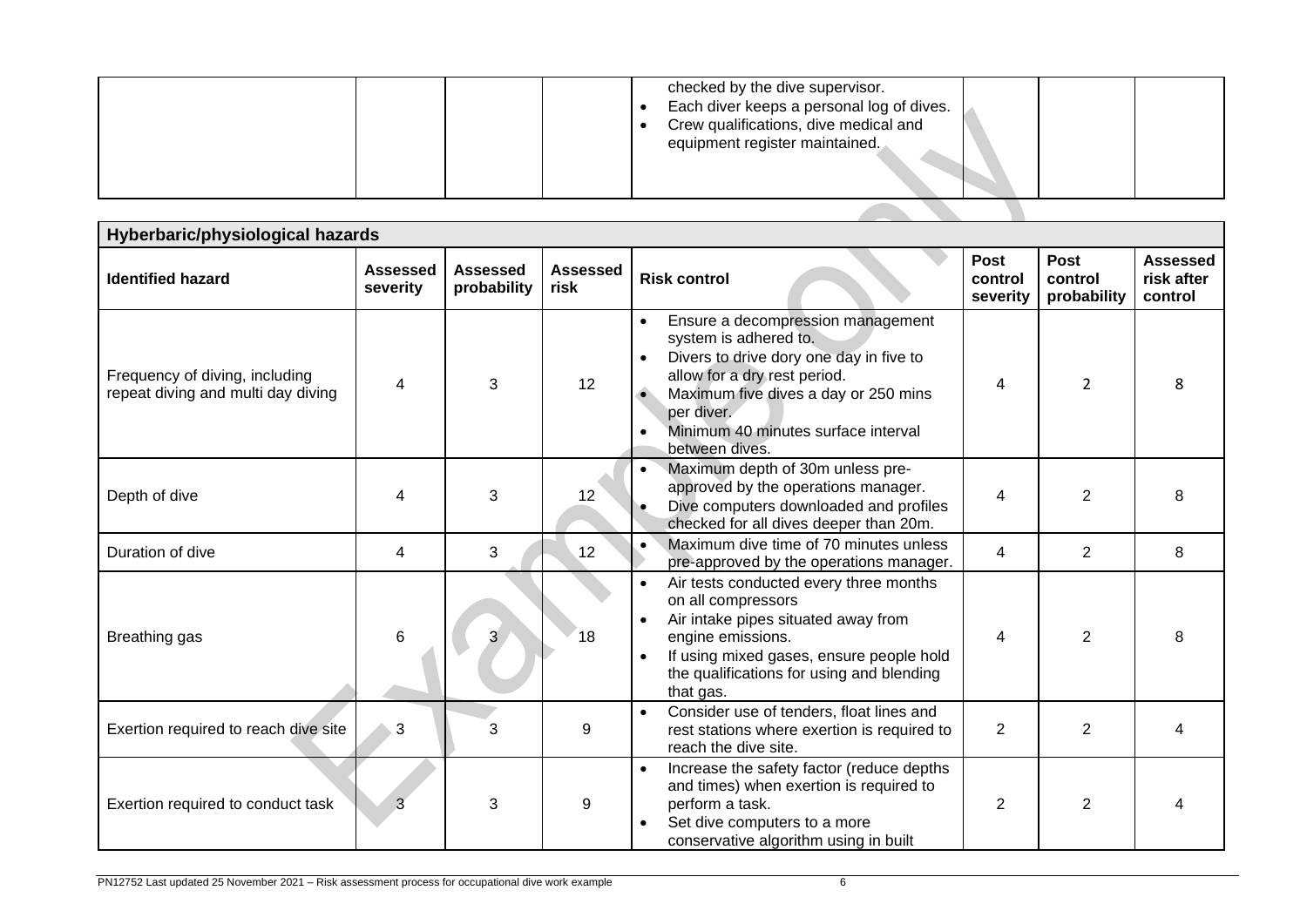|                            |   |   |    | conservative factors.<br>Consider engineering controls to reduce<br>task related exertion.                                                                                      |   |  |
|----------------------------|---|---|----|---------------------------------------------------------------------------------------------------------------------------------------------------------------------------------|---|--|
| Excessive noise            |   |   | 9  | Reduce workload of noisy machinery.<br>$\bullet$<br>Consider insulating noisy machinery.<br>Schedule noisy machinery use outside of<br>work hours.                              |   |  |
| Immediate pre-dive fitness |   |   | 16 | Divers confirm health status prior to<br>$\bullet$<br>diving with dive supervisor.<br>Drug and alcohol policy in place.<br>Option of dry work in the event of minor<br>illness. |   |  |
| Altitude exposure          |   |   | 6  | No flying for 24hrs after multiple dives<br>over multiple days<br>Assess routes to accommodation do not<br>exceed 300m in altitude                                              |   |  |
| Fatigue                    | 4 | 3 | 12 | Fatigue management policy in place.<br>Consider loss of sleep and hours worked.                                                                                                 | 3 |  |

| <b>Associated activities hazards</b> |                             |                                |                         |                                                                                                                                                                                         |                                    |                                |                                   |
|--------------------------------------|-----------------------------|--------------------------------|-------------------------|-----------------------------------------------------------------------------------------------------------------------------------------------------------------------------------------|------------------------------------|--------------------------------|-----------------------------------|
| <b>Identified hazard</b>             | <b>Assessed</b><br>severity | <b>Assessed</b><br>probability | <b>Assessed</b><br>risk | <b>Risk control</b>                                                                                                                                                                     | <b>Post</b><br>control<br>severity | Post<br>control<br>probability | Assessed<br>risk after<br>control |
| Manual handling                      |                             |                                |                         | Minimise lifting by divers.<br>$\bullet$<br>When lifting is necessary use proper<br>lifting techniques.<br>Consider engineering controls.<br>Minimise heavy work for diver's post dive. | 3                                  | 3                              |                                   |
| Boat handling                        | 5                           |                                | 15                      | Qualified personnel.<br>$\bullet$<br>Induction records and ongoing training in<br>$\bullet$<br>the operation of a vessel.<br>Propeller guards installed on all tenders.<br>$\bullet$    | 4                                  | 2                              |                                   |
| Dive site entry                      | 3                           |                                | 9                       | Entry points suitably designed to allow<br>safe entry of the divers and equipment.                                                                                                      | 3                                  | $\overline{2}$                 | 6                                 |
| Dive site egress                     |                             | 3                              | 12                      | Egress point allows diver to exit quickly<br>$\bullet$<br>and without additional strain.<br>Consider rescue requirements and<br>$\bullet$<br>emergency plans.                           |                                    | 2                              |                                   |
| Crane / winch operations             |                             | 3                              | 12                      | Qualified personnel.<br>$\bullet$<br>Voice communications to diver when                                                                                                                 |                                    | $\overline{2}$                 | 8                                 |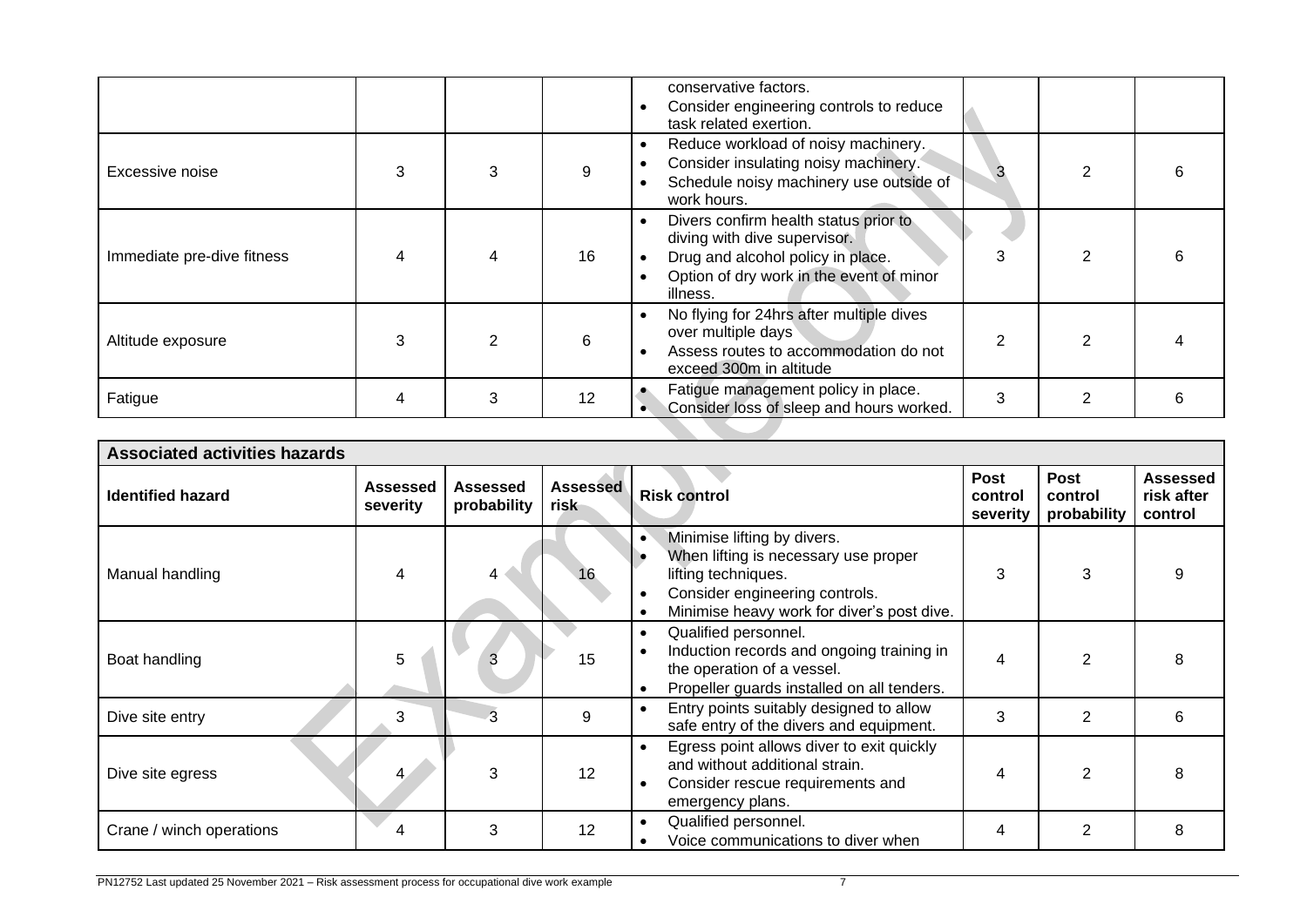|               |  |    | retrieving underwater loads.                                                                             |          |  |
|---------------|--|----|----------------------------------------------------------------------------------------------------------|----------|--|
| Rigging       |  | 12 | Diver slinging loads holds a dogging<br>ticket (DG).<br>Voice communications with the crane<br>operator. |          |  |
| Topside plant |  |    | Maintenance, inspecting and monitoring<br>of whole surface supply system.                                | $\Omega$ |  |
| Dive platform |  | 12 | Ensure platform is kept tidy and free of<br>obstacles.<br>Hydraulic systems checked regularly.           |          |  |

| <b>Other hazards</b>                         |                             |                                |                         |                                                                                                                                                                                                                                                                |                                    |                                       |                                          |
|----------------------------------------------|-----------------------------|--------------------------------|-------------------------|----------------------------------------------------------------------------------------------------------------------------------------------------------------------------------------------------------------------------------------------------------------|------------------------------------|---------------------------------------|------------------------------------------|
| <b>Identified hazard</b>                     | <b>Assessed</b><br>severity | <b>Assessed</b><br>probability | <b>Assessed</b><br>risk | <b>Risk control</b>                                                                                                                                                                                                                                            | <b>Post</b><br>control<br>severity | <b>Post</b><br>control<br>probability | <b>Assessed</b><br>risk after<br>control |
| Storage of cylinders                         | 5                           | 3                              | 15                      | $\bullet$<br>Store cylinders according to contents.<br>Oxygen cylinders to be stored in a clean<br>$\bullet$<br>grease free environment away from any<br>ignition source and restrained<br>accordingly.                                                        | 4                                  | $\overline{2}$                        | 8                                        |
| Dangerous marine animals                     | 5                           | $\overline{2}$                 | 10                      | Jellyfish PPE<br>$\bullet$<br>Sharks and crocodiles - observations,<br>local knowledge, shark shields.                                                                                                                                                         | 4                                  | $\overline{2}$                        | 8                                        |
| Non associated boat traffic (small<br>craft) | 5                           | 3                              | 15                      | Dive flag and radio communications<br>$\bullet$<br>Surface support in place                                                                                                                                                                                    | 4                                  | $\overline{2}$                        | 8                                        |
| Shipping movements                           | 5                           | 3                              | 15 <sup>7</sup>         | Dive flag and radio communications.<br>Surface support in place.<br>$\bullet$                                                                                                                                                                                  | 4                                  | 2                                     | 8                                        |
| Water inlets                                 | 5                           | 3                              | 15                      | Controls to prevent a diver from being<br>$\bullet$<br>drawn into an intake where there is a<br>differential in pressure (e.g. cages,<br>tethers, lock out procedures for turbines).<br>Consider the use of remotely operated<br>$\bullet$<br>vehicles (ROVs). | 4                                  | $\overline{2}$                        |                                          |
| Water outfalls                               | 3                           | 2                              | 6                       | Consider the effect of the outfall on<br>$\bullet$<br>currents and contamination.                                                                                                                                                                              | $\overline{2}$                     | $\overline{2}$                        | 4                                        |
| Water pressure differentials                 | 5                           | 3                              | 15                      | Controls to prevent a diver from being<br>$\bullet$<br>drawn into an intake where there is a<br>differential in pressure (e.g. cages,<br>tethers, lock out procedures for turbines).                                                                           | 4                                  | $\overline{2}$                        | 8                                        |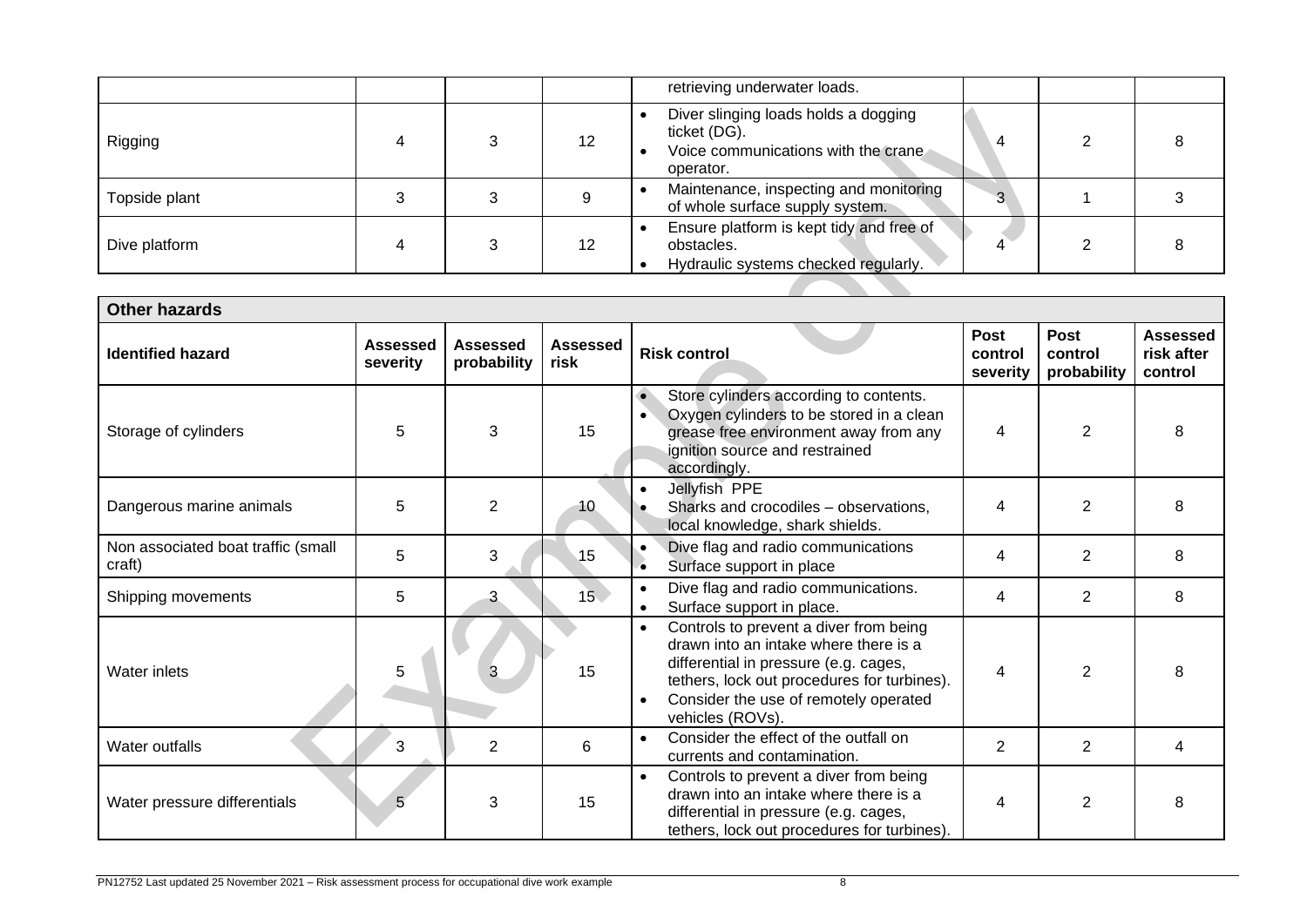|                                            |   |   |    | Consider the use of Remotely Operated<br>$\bullet$<br>Vehicles.                                                                                 |   |                |   |
|--------------------------------------------|---|---|----|-------------------------------------------------------------------------------------------------------------------------------------------------|---|----------------|---|
| Use of hazardous substances                | 4 | 3 | 12 | Chemical register, safety data sheets,<br>$\bullet$<br>PPE and trained personnel.                                                               | 3 | $\overline{2}$ | 6 |
| Existing in water chemical<br>pollutants   | 5 | 2 | 10 | PPE appropriate to the type of<br>$\bullet$<br>contamination.<br>Decontamination procedures.<br>Trained personnel.<br>Consider the use of ROVs. |   |                |   |
| Existing in water biological<br>pollutants | 5 | 2 | 10 | PPE appropriate to the type of<br>$\bullet$<br>contamination.<br>Decontamination procedures.<br>Trained personnel.<br>Consider the use of ROVs. |   |                |   |
| <b>Explosives</b>                          | 5 |   | 10 | Trained personnel.<br>Consider the use of ROVs.<br>Contact defence personnel.<br>$\bullet$                                                      | 5 |                |   |
| Hazards peculiar to dive site              | 5 | 3 | 15 | To be addressed in the dive plan and<br>$\bullet$<br>divers briefed accordingly.                                                                |   | $\overline{2}$ | 8 |

| <b>Emergency response factors</b>                                                                            |                      |                         |                         |                                                                                                                                                                                                                                                                                  |                                    |                                       |                                          |  |
|--------------------------------------------------------------------------------------------------------------|----------------------|-------------------------|-------------------------|----------------------------------------------------------------------------------------------------------------------------------------------------------------------------------------------------------------------------------------------------------------------------------|------------------------------------|---------------------------------------|------------------------------------------|--|
| <b>Identified hazard</b>                                                                                     | Assessed<br>severity | Assessed<br>probability | <b>Assessed</b><br>risk | <b>Risk control</b>                                                                                                                                                                                                                                                              | <b>Post</b><br>control<br>severity | <b>Post</b><br>control<br>probability | <b>Assessed</b><br>risk after<br>control |  |
| Location and availability of<br>emergency personnel including<br>surface support has not been<br>considered. | 5                    |                         | 20                      | Surface support to monitor divers and<br>respond in the event of an emergency.<br>Written emergency plans.<br>٠<br>Documented roles in an emergency.<br>Regular testing of the emergency plans.<br>٠<br>All crew trained in first aid and oxygen<br>$\bullet$<br>administration. | 5                                  |                                       |                                          |  |
| Location and availability of<br>emergency equipment has not<br>been considered.                              | 5                    |                         | 20                      | Emergency oxygen and defibrillator<br>checked pre departure.<br>Rescue equipment available to assist -<br>spinal board and life ring/rescue tube.<br>First aid kit checked and up to date.                                                                                       | 5                                  |                                       |                                          |  |
| Inadequate emergency response<br>procedures (including<br>communications)                                    | 5                    |                         | 20                      | Testing of the emergency plan on a<br>$\bullet$<br>regular basis and whenever starting a<br>new site to ensure an effective and<br>efficient emergency plan.                                                                                                                     | 5                                  |                                       |                                          |  |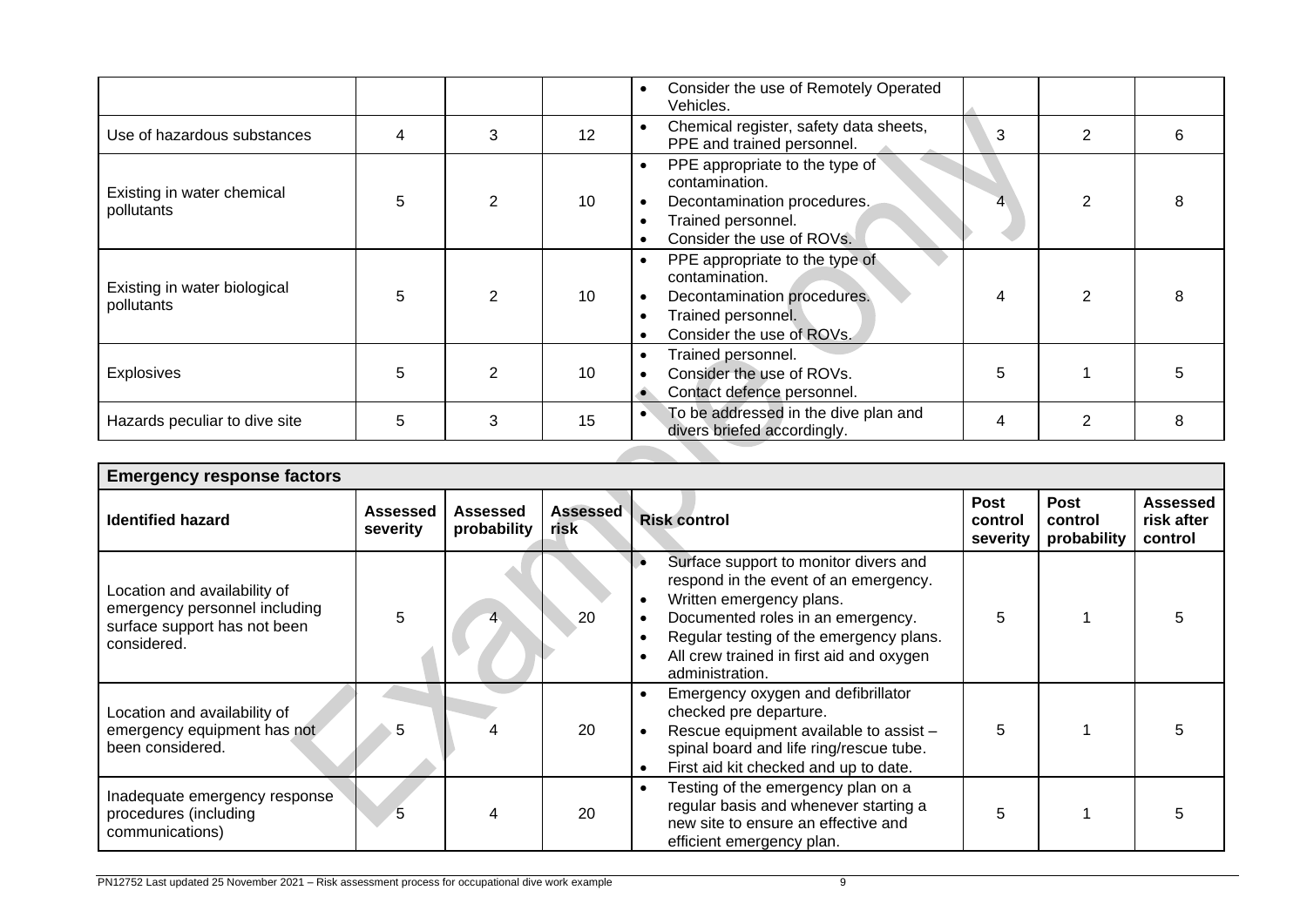|                                                |  |     | Check communications to shore is<br>working.                                                                                                                                                             |  |  |
|------------------------------------------------|--|-----|----------------------------------------------------------------------------------------------------------------------------------------------------------------------------------------------------------|--|--|
| No surface support, standby diver<br>or buddy. |  | 12  | Surface support for all dives in place.<br>Standby diver dressed and ready to enter<br>the water.<br>If using a buddy as standby diver,<br>separation distance minimised to ensure<br>joint supervision. |  |  |
| No alternate air supplies                      |  | -20 | All divers to carry a bail out bottle.<br>Reserve air available from the surface.<br>Consider deco bottles if diving deep.                                                                               |  |  |

**Significant changes – work must stop immediately if there is a significant change in the method or type of work to be done or in the environmental conditions.**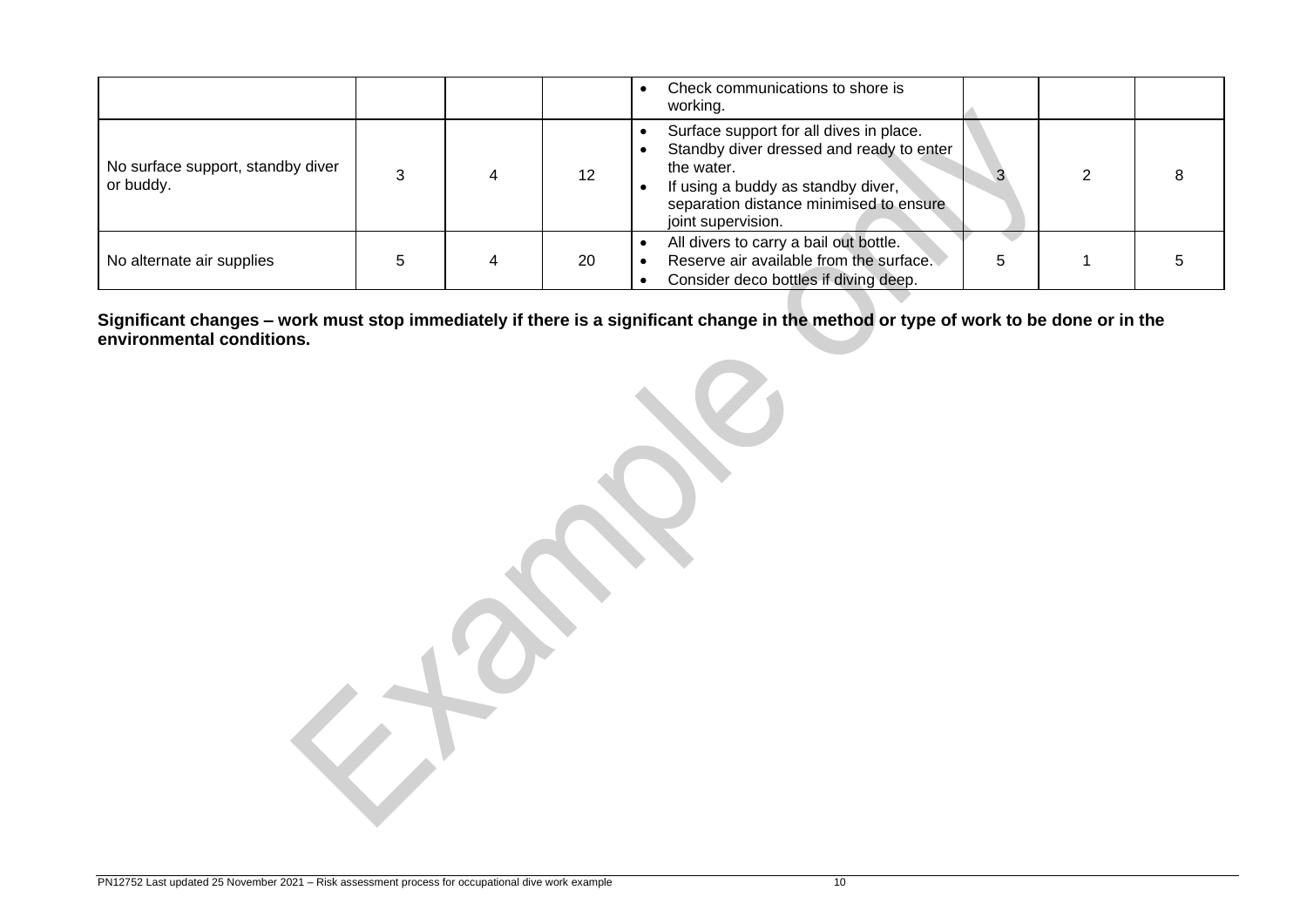| <b>Worker name</b> | I acknowledge that I have read this record | <b>Date</b> |
|--------------------|--------------------------------------------|-------------|
|                    | Signature:                                 |             |
|                    |                                            |             |
|                    |                                            |             |
|                    |                                            |             |
|                    |                                            |             |
|                    |                                            |             |
|                    |                                            |             |